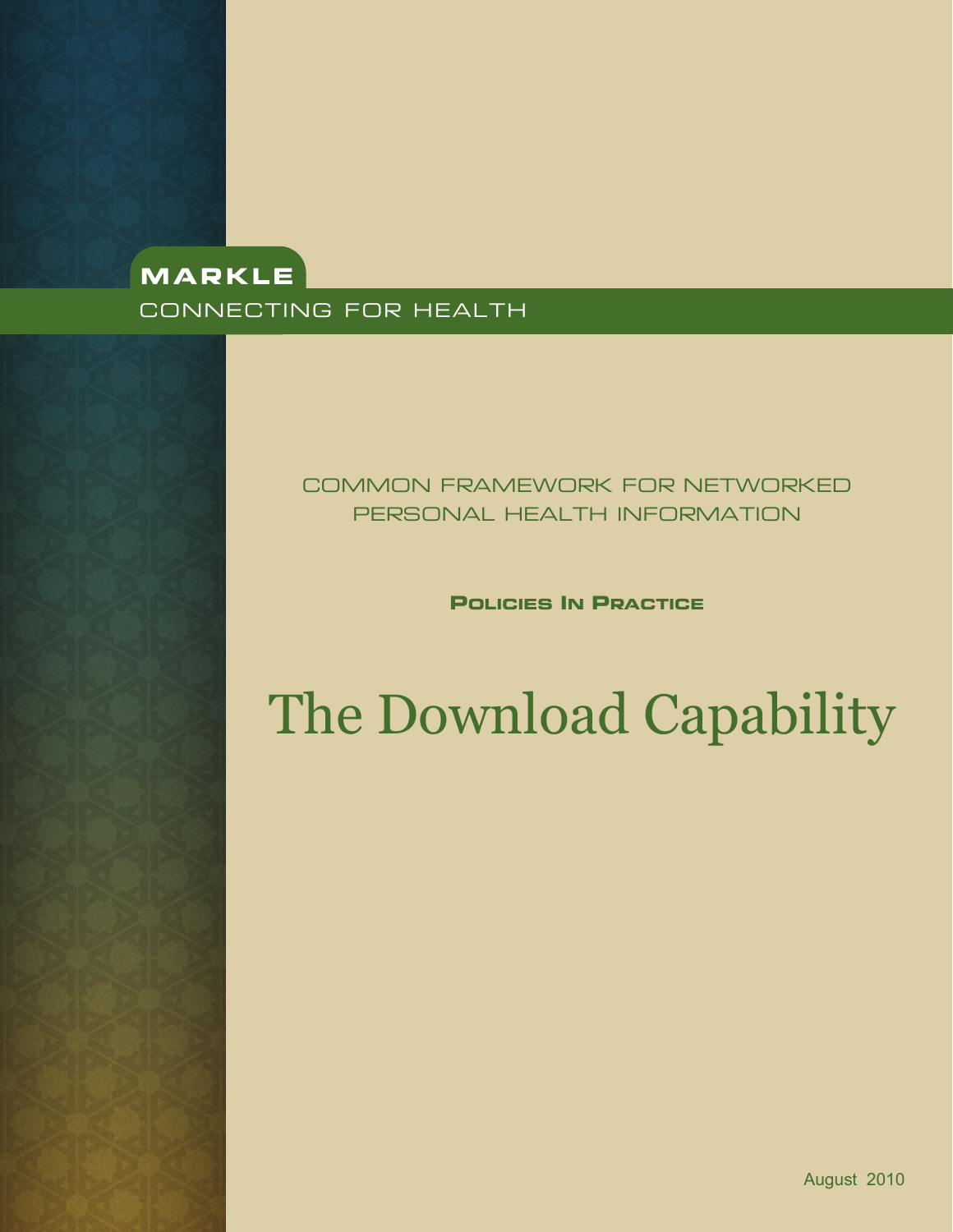

# **Policies in Practice 1: The Download Capability**

**Markle Foundation © 2010**

This work is part of a compendium called the *Connecting for Health Common Framework for Networked Personal Health Information* and is made available subject to the terms of a license (License) which may be viewed in its entirety at: [http://www.connectingforhealth.org/license.html.](http://www.connectingforhealth.org/license.html) You may make copies of this work; however, by copying or exercising any other rights to the work, you accept and agree to be bound by the terms of the License. All copies of this work must reproduce this copyright information and notice.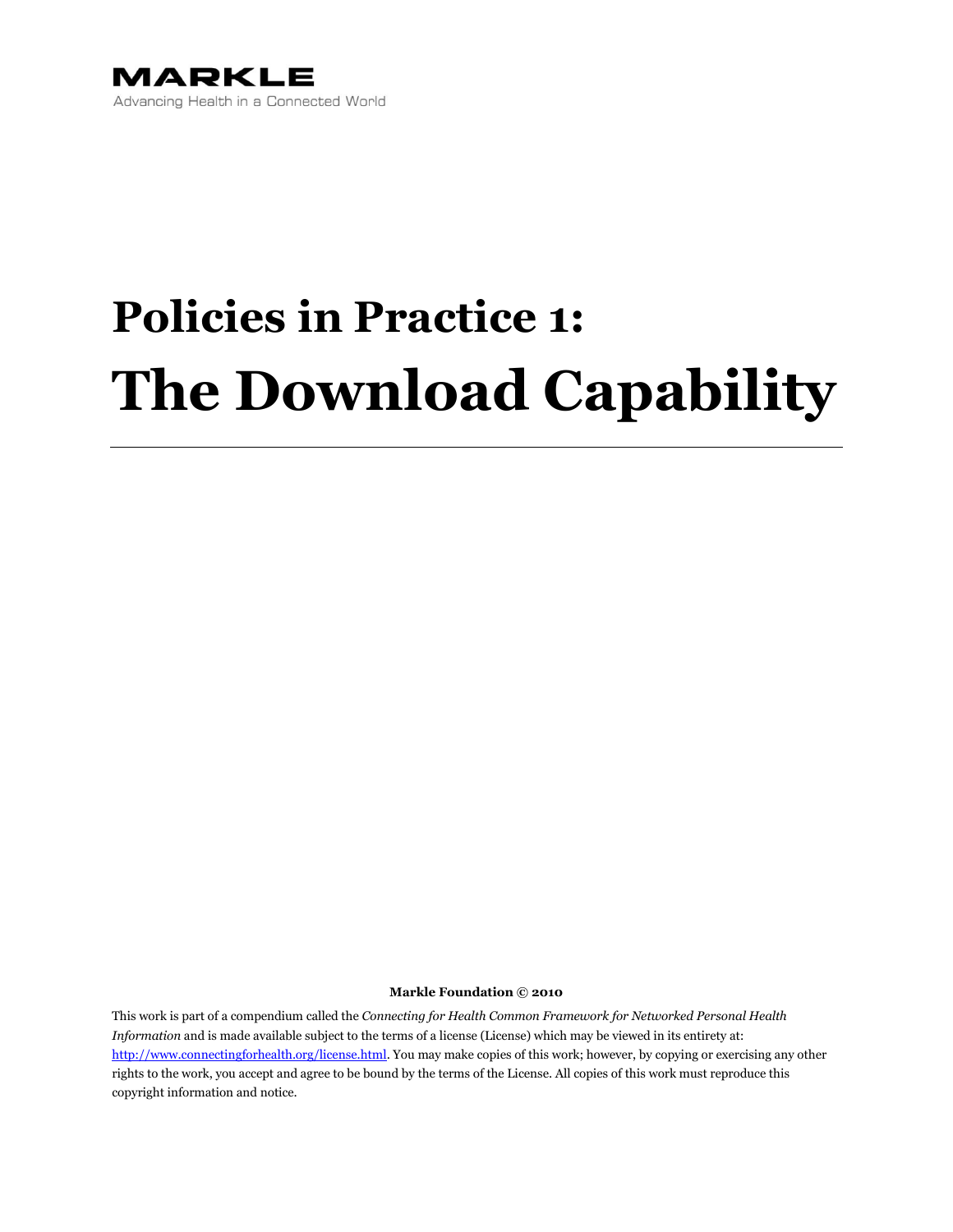# **I. Introduction**  A Vision for the Download Capability

Health information technology (health IT) provisions of the American Recovery and Reinvestment Act of 2009<sup>1</sup> (Recovery Act) set the expectation that individuals will be able to get electronic copies of pertinent health information about themselves.

The federal government and the private sector are investing billions of dollars in health IT to improve health care quality and efficiency, enhance safety, promote patient engagement, and protect privacy. A simple and efficient way for individuals to get their own health information electronically must be a priority of these efforts.

Markle Connecting for Health, a public-private collaborative established to improve health by accelerating the full potential of information technology, has long considered patients and their families to be information partners with health care professionals. They are knowledge contributors, shared decision makers, personal and family care advocates, and care plan collaborators. The Markle Connecting for Health Common Framework for Networked Personal Health Information (Markle Common Framework),<sup>2</sup> developed and endorsed by 58 diverse organizations, details policies and practices to enhance individual access to personal health information and protect privacy.

Information is a foundation for individuals to be active participants in achieving health-improvement and efficiency goals targeted by taxpayer subsidies of health IT.

Delivering personal health information to an individual's desktop or device is only a small step. But this initial step represents a big change in current practice and it can enable a whole host of innovations and services that can add significant value for individuals over time.

### **Current Opportunity**

As public and private sector organizations, we are working together to make it commonplace for individuals to be able to routinely download their pertinent health information from providers and other entities that generate and collect it.

There are several things we can do to make this possible:

- **Make the download capability a common practice.** We call on organizations that display personal health information electronically to individuals in Web browsers to include an option for individuals to download the information under Markle Common Framework Policies in Practice outlined below.
- **Implement sound policies and practices to protect individuals and their information.** We are mindful that added convenience and increased data liquidity must come with a carefully considered policy framework to prevent abuse and consumer mistrust. We believe that a necessary step is implementing the Markle Common Framework for Networked Personal Health Information, as well as *Policies in Practice—PP1: The Download Capability*.
- **Collaborate on sample data sets.** The Centers for Medicare & Medicaid Services and the U.S. Department of Veterans Affairs are leading

<sup>&</sup>lt;sup>1</sup> American Recovery and Reinvestment Act of 2009. Pub. L. No. 111–5 *(Feb. 17, 2009)*.

<sup>2</sup> *Markle Common Framework for Networked Personal Health Information*. Available at [www.connectingforhealth.org/phti/index.html.](http://www.connectingforhealth.org/phti/index.html)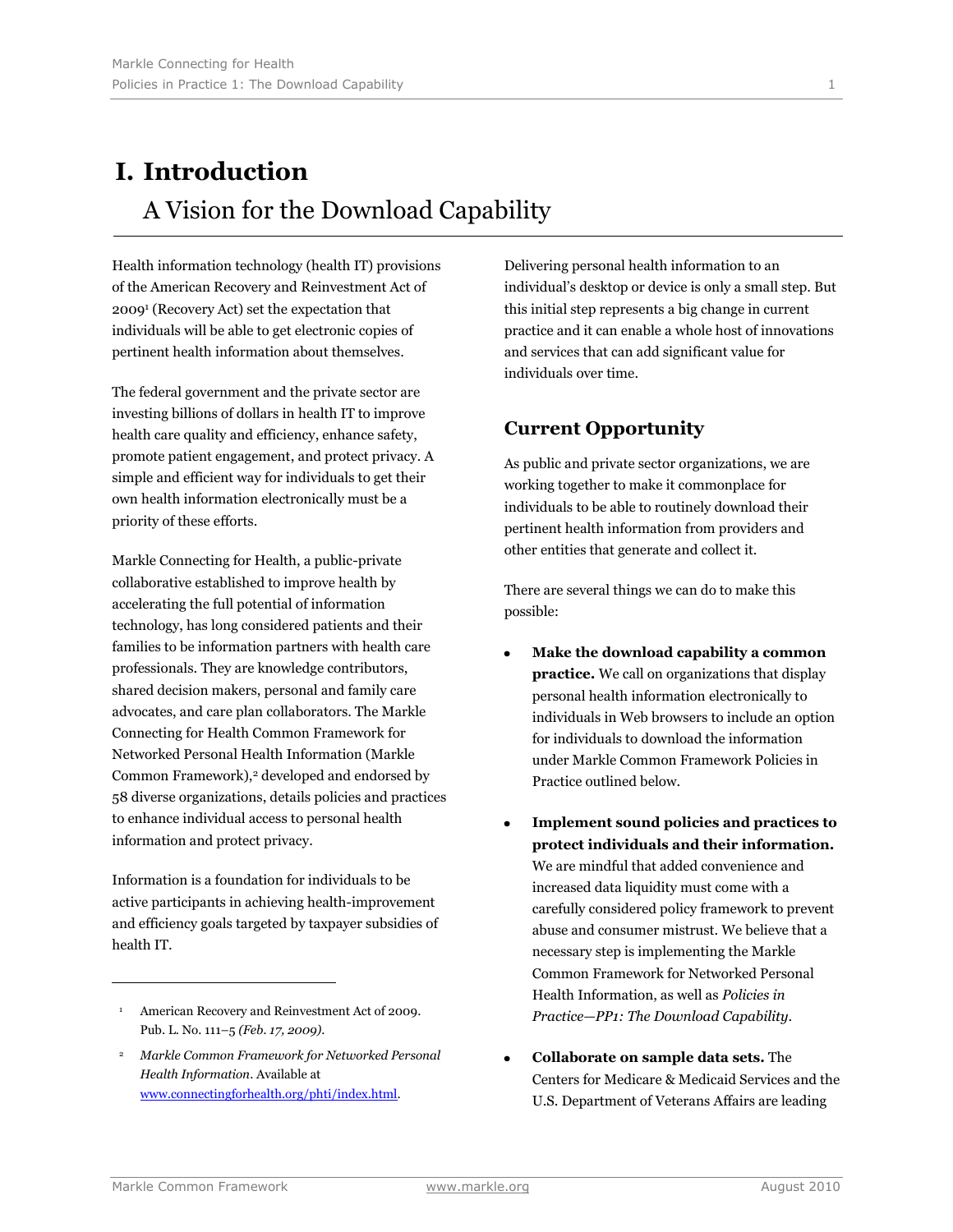the way in making publicly available sample data sets for demonstrations. We call on other private sector custodians of health information to join the effort by contributing additional sample data sets and joining in problem-solving.

- **Support the download capability as part of Meaningful Use and qualified or certified health IT.** A diverse collaborative of more than 50 organization[s used the public comment period](http://www.markle.org/downloadable_assets/20100315_ehrincent_cms0033p.pdf)  [to recommend the download capability](http://www.markle.org/downloadable_assets/20100315_ehrincent_cms0033p.pdf) as an option for providers and hospitals to achieve the Stage 1 patient-engagement requirements of Meaningful Use of health IT under the Recovery Act.<sup>3</sup> We urge the U.S. Department of Health and Human Services (HHS) to specify the download capability as an allowable means for providers to deliver electronic copies to individual patients. We recommend that the download capability be a requirement of qualified health IT so that providers using qualified systems will have this capability. <sup>4</sup>
- **Include the download capability in procurement requirements.** We encourage making the download capability a core procurement requirement for federal- and statesponsored health IT grants and projects, as well as a priority in health information exchanges (HIEs) and private-sector purchasing initiatives

for personal health information services. Our diverse group of organizations can implement the download capability as a procurement requirement in a variety of ways.

#### **RATIONALE**

**Individual access to information is rooted in fair information principles and law.** The ability to access information about oneself is a core component of Fair Information Practices, as articulated by the Federal Trade Commission for more than a quarter century. Federal law firmly establishes this expectation for personal health information. The Health Insurance Portability and Accountability Act (HIPAA) codifies the individual's right to request and receive personal health information from health care entities. Section 13405 (e) of the Health Information Technology for Economic and Clinical Health Act (HITECH), part of the economic stimulus Recovery Act, establishes an individual's ability to request certain information in electronic format from electronic health records (EHRs) and have it sent to a service of the individual's choosing. <sup>5</sup>

#### **Patients need and want the information.**

Empowering patients and their families by placing information directly in their hands can help fill information gaps in health care and enhance communication between patients and medical professionals. Patients are often in the best position to gather and share information with their different providers. For example, a physician might know that a medication has been prescribed for a patient. But without asking the patient, the doctor does not know whether the patient actually took the medication, how well it worked, what other remedies the patient is taking, or whether there have been side effects.

j

<sup>3</sup> *Collaborative Comments on the Centers for Medicare and Medicaid Services' Notice of Proposed Rulemaking for the Electronic Health Record Incentive Program (CMS-0033-P)*. Available at [www.markle.org/downloadable\\_assets/20100315\\_ehri](http://www.markle.org/downloadable_assets/20100315_ehrincent_cms0033p.pdf) [ncent\\_cms0033p.pdf.](http://www.markle.org/downloadable_assets/20100315_ehrincent_cms0033p.pdf)

<sup>4</sup> *Collaborative Comments on the Office of the National Coordinator's Interim Final Rule on the Initial Set of Standards, Implementation Specifications, and Certification Criteria for Electronic Health Record Technology,* March 15, 2010. Available at [www.markle.org/downloadable\\_assets/20100315\\_ehrt](http://www.markle.org/downloadable_assets/20100315_ehrtechifrrule.pdf) [echifrrule.pdf.](http://www.markle.org/downloadable_assets/20100315_ehrtechifrrule.pdf)

<sup>5</sup> Health Information Technology for Economic and Clinical Health (HITECH) Act, Title XIII of Division A and Title IV of Division B of the American Recovery and Reinvestment Act of 2009, Pub. L. No. 111-5 (Feb. 17, 2009), §13405(e).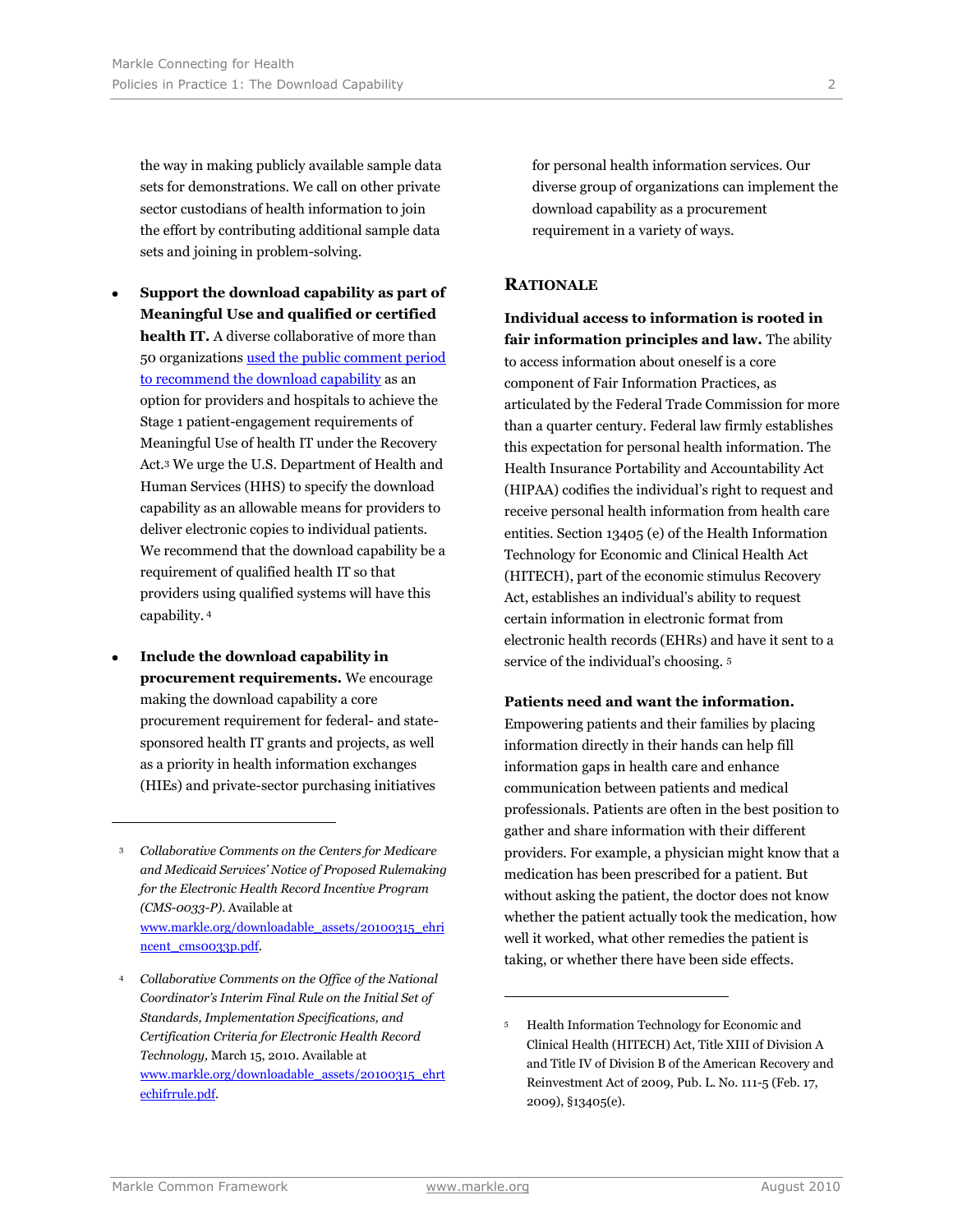Four out of five Americans believe that using an online personal health record (PHR) that includes electronic copies of health information would provide major benefits to individuals in managing their health and health care services.<sup>6</sup> At least 86 percent of respondents say that PHRs could help them avoid duplicated tests, keep doctors informed, move more easily from doctor to doctor, check the accuracy of their medical records, and track personal health expenses.<sup>7</sup>

#### **The download capability would encourage**

**innovation.** In a powerful new opportunity for innovation, the individual's secure access to personal health information can enable new platforms, applications and services to provide value in a rich variety of ways. The explosion of iPhone applications is a particularly salient example. Application developers make use of the iPhone platform, and pull together a rich variety of data sets, including information contributed by iPhone users themselves, to create a wide array of offerings.

While experimentation and failure are a part of all innovation cycles, the potential is great to learn how health information can be used in helping people better manage their health and health care.

Initially, even if only a small percentage of people download copies of their information online, those who do can help drive improvements in service that eventually benefit everyone. The key is to make the data available to individuals, beginning with the most basic means possible.

**A download capability frees data sources from having to make many decisions about the user interface.** Although the Recovery Act includes a provision requiring that individuals be able to request and receive copies of their health information electronically, not every vendor and provider is suited to or capable of supporting patient portals, developing high-value applications for patients to use, or of dealing with implementation and adoption challenges. In fact, it is not realistic or desirable to expect every holder of a patient's data to also be the purveyor of patient-facing portals or applications. This may be untenable for patients and providers alike. We recommend instead the use of federal levers in the form of standards or incentives to encourage and support the development of services that allow individuals to compile copies of their health information from multiple providers and sources. A recent program at Kaiser Permanente Colorado to help patients manage blood pressure control provides one example of this.<sup>8</sup> Patients used at-home blood pressure monitors and Web-based reporting tools to connect with their clinicians. In addition to working with their clinicians, patients were able to access their home blood pressure readings directly through a secure Web-based personal health data storage service. There, they could manage their data using a wide variety of applications that could also pull information from other data sources, including medical information from other providers and from home monitoring equipment. For example, patients were able to use Heart360, a free online tool provided by the American Heart Association, to track and manage their cardiac health.

j

<sup>6</sup> *Americans Overwhelmingly Believe Electronic Personal Health Records Could Improve Their Health,*  Markle Foundation survey conducted by Knowledge Networks, June 25, 2008. Available at [www.connectingforhealth.org/resources/ResearchBrief](http://www.connectingforhealth.org/resources/ResearchBrief-200806.pdf) [-200806.pdf.](http://www.connectingforhealth.org/resources/ResearchBrief-200806.pdf)

<sup>8</sup> *Home Health Monitoring May Significantly Improve Blood Pressure Control, Kaiser Permanente Study Finds,* PR Newswire, May 21, 2010. Available at [www.prnewswire.com/news-releases/home-health](http://www.prnewswire.com/news-releases/home-health-monitoring-may-significantly-improve-blood-pressure-control-kaiser-permanente-study-finds-94576164.html)[monitoring-may-significantly-improve-blood-pressure](http://www.prnewswire.com/news-releases/home-health-monitoring-may-significantly-improve-blood-pressure-control-kaiser-permanente-study-finds-94576164.html)[control-kaiser-permanente-study-finds-94576164.html.](http://www.prnewswire.com/news-releases/home-health-monitoring-may-significantly-improve-blood-pressure-control-kaiser-permanente-study-finds-94576164.html)

<sup>7</sup> Ibid.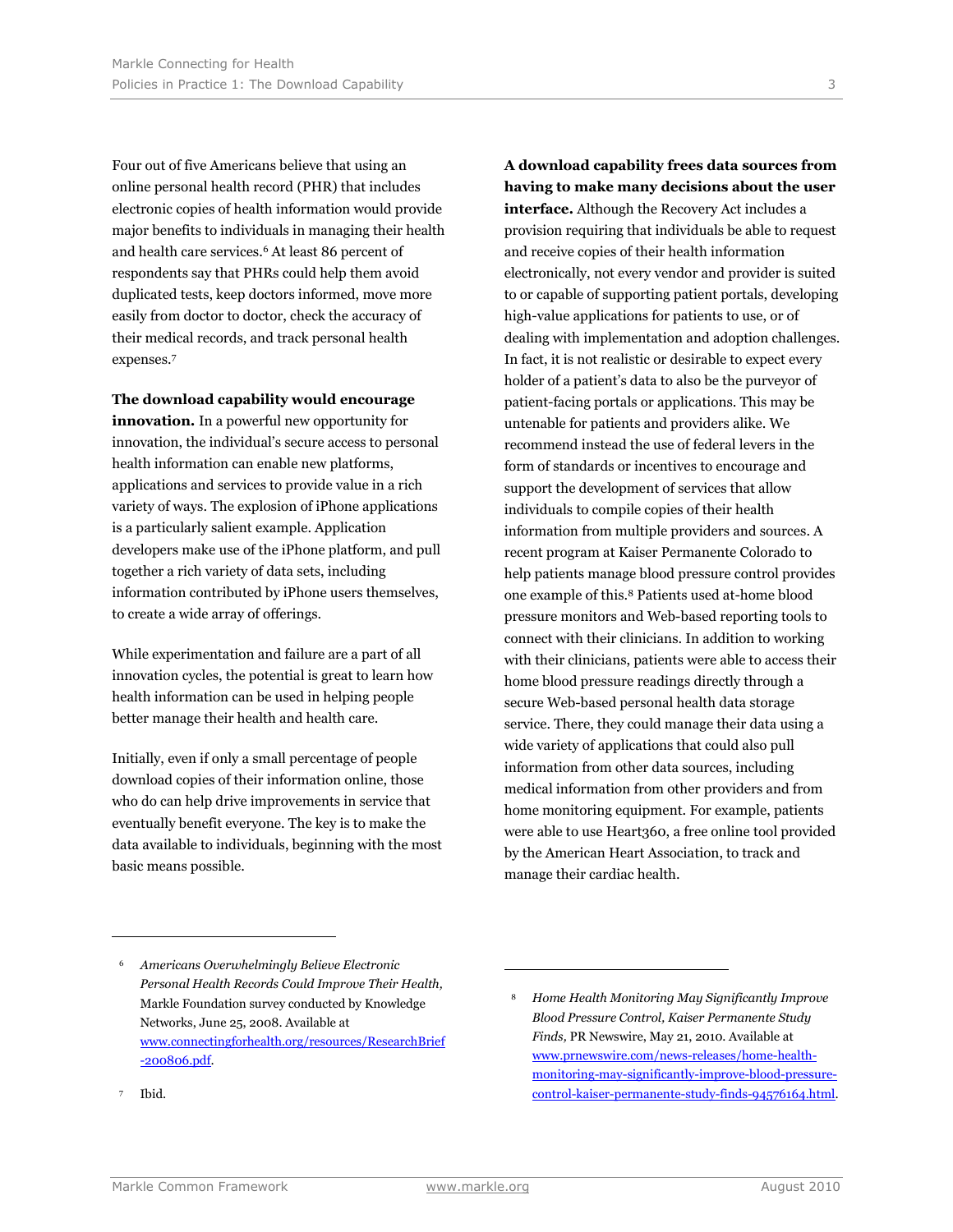**A download capability would likely hasten the path to standards and interoperability.** The

download feature clearly separates data from applications (i.e., the patient can access and keep copies of the information without being locked into a particular portal or application). This critical separation makes it technically easier for various services of the patient's choosing to parse and use the downloaded information. Ultimately, commonly

structured and codified data can be a dramatic accelerator for the development of more sophisticated applications or services that may help people benefit from and further use their information. The consumer finance and online banking sectors demonstrate that making personal information directly accessible to individuals increases demands for standards to improve efficiency and meet market expectations.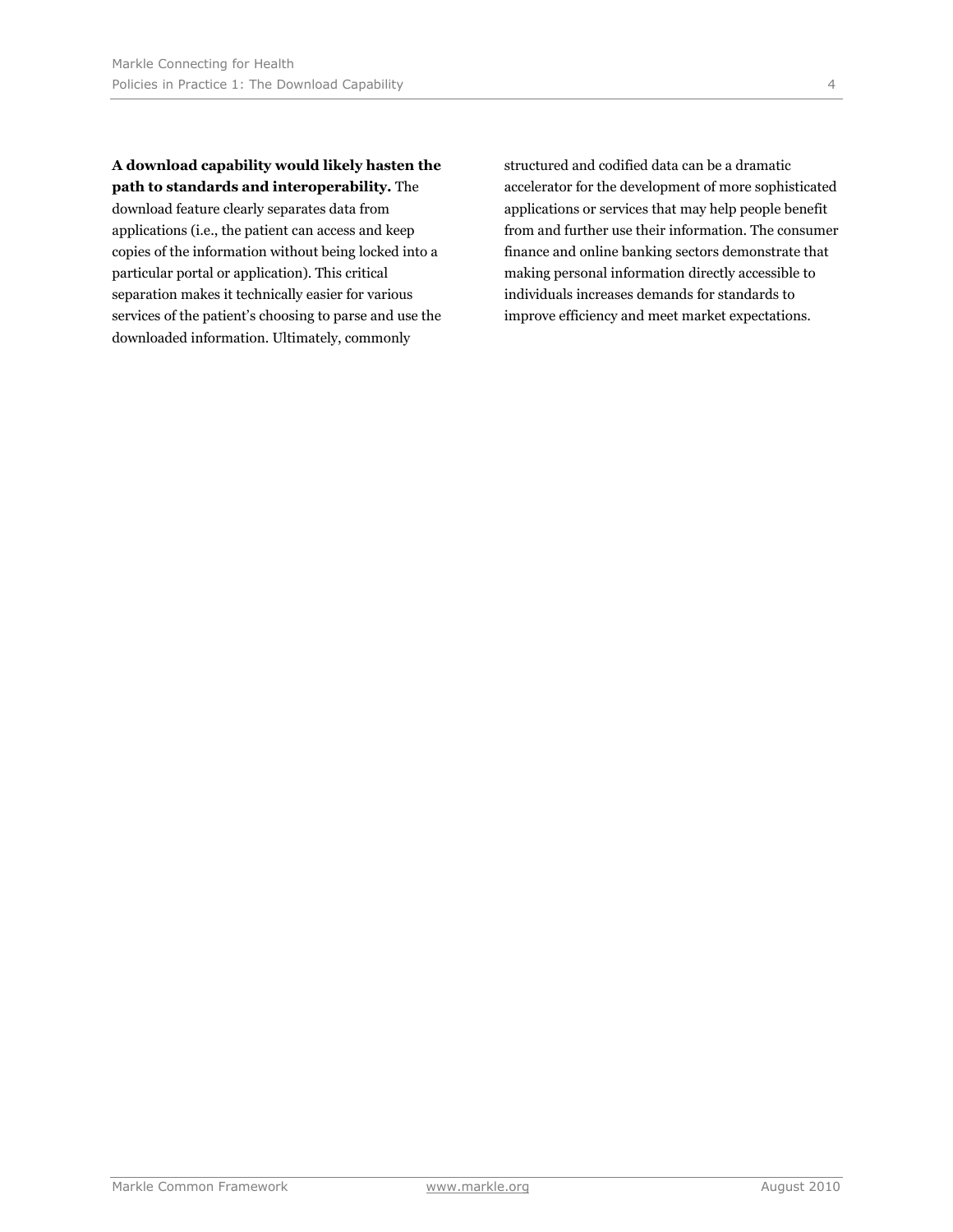# **II. Policies in Practice 1 (PP1)** Overview of the Download Capability

As with any health IT feature or service, the download capability must be implemented with attention to sound information policies and privacy protections. Although regulations apply unevenly across the spectrum of organizations that offer electronic personal health records and similar services, there is a broadly endorsed framework<sup>9</sup> that applies specifically to this area.

When taken together, the practices described in the [Markle Common Framework](http://www.connectingforhealth.org/phti/index.html) enhance individual participation and protect privacy. All organizations that offer the download capability to individuals—whether they are HIPAAcovered entities, business associates of HIPAA-covered entities, or not at all covered by HIPAA—must address each of the practices in the framework in a sound and public way. Therefore, any service that offers the download capability to individuals, and any service that seeks to make use of the downloaded information on the individual's behalf, should abide by each of the policies and practices in the Markle Common Framework:



<sup>9</sup> *Fifty-eight diverse organizations have endorsed the Markle Connecting for Health Common Framework for Networked Personal Health Information.* See the endorsement statements a[t www.connectingforhealth.org/resources/CCEndorser.pdf.](http://www.connectingforhealth.org/resources/CCEndorser.pdf)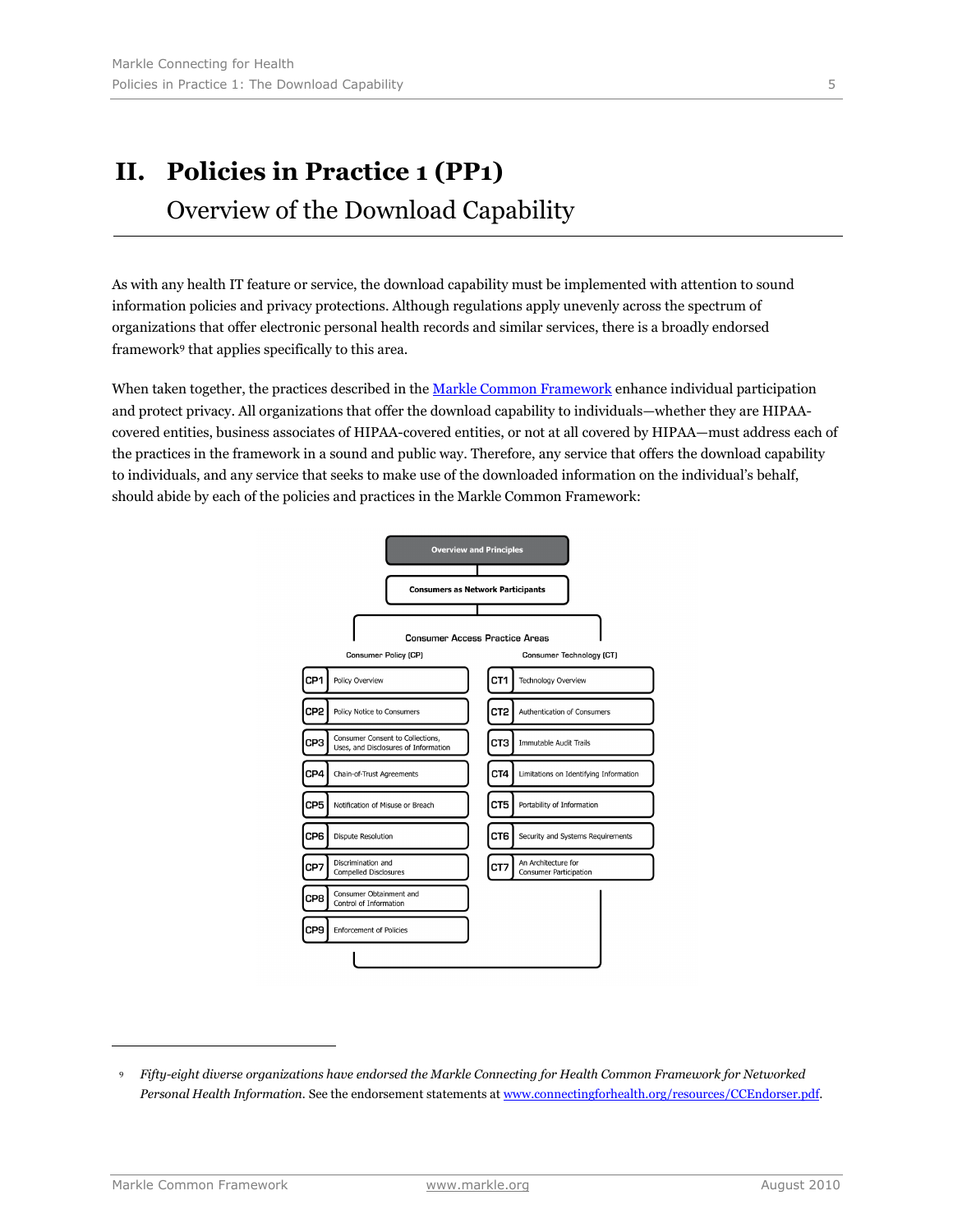The Markle Common Framework is a general set of policies and practices for a wide array of networked personal health information services, including the download capability; we encourage entities who offer the download capability to apply the full spectrum of policies and practices described by it.

In considering how the Markle Common Framework applies to the narrower context of the download capability, several requirements are self-evident, such as adopting best industry practices for data transaction security when information is downloaded. In addition,  $CT_5$ : Portability of Information<sup>10</sup> of the Markle Common Framework states that PHR services should provide an easy-to-use mechanism for individuals to export the information in their accounts for personal use. It details that such mechanisms should:

- Provide information in human-readable form.
- Log each transaction (e.g., download) in an immutable audit trail.
- Include time-, date-, and source-stamps for key data entries (e.g., diagnoses) within the downloaded information itself.
- Include a printer-friendly format.
- Enable data to be exported into commonly used software formats, such as spreadsheets, PDFs, or text files. Conform to industry standards for health data subsets as they become available and broadly implemented.

As applied to Meaningful Use, this final item necessitates standardized clinical summary formats adopted by HHS in 45 CFR Part 170.205(a), i.e., CCD or CCR. <sup>11</sup> The value of the download capability will be substantially enhanced when the downloadable data are commonly structured. The value increases dramatically when specific data elements, such as laboratory results or medication lists, are commonly codified for computability, which can enable a wide variety of value-added services and decision support.

### **Specific Markle Common Framework Policies in Practice**

In our assessment of the Markle Common Framework's applicability to the specific context of the download capability, we determined that there were some practice areas that should be further detailed to be very specific about the practices required of entities that offer this capability. Together, we defined a subset of more detailed practices that would fulfill the Markle Common Framework requirements. We have drafted these as *Policies in Practice—PP1: The Download Capability*:

- PP1a: Helping Individuals Make Informed Choices
- PP1b: Making the Download Capability Available to the Right Person (and the Right Machines)

j

<sup>10</sup> *Markle Common Framework for Networked Personal Health Information, CT5: Portability of Information, June 2008*. Available at [www.connectingforhealth.org/phti/reports/ct5.html.](http://www.connectingforhealth.org/phti/reports/ct5.html)

<sup>&</sup>lt;sup>11</sup> Title 45, CFR Part 170.205(a) adopts the Health Level Seven Clinical Document Architecture (CDA) Release 2, Level 2 Continuity of Care Document (CCD) and ASTM E2369 Standard Specification for Continuity of Care Record (CCR) and Adjunct to ASTM E2369 (as of August 24, 2010).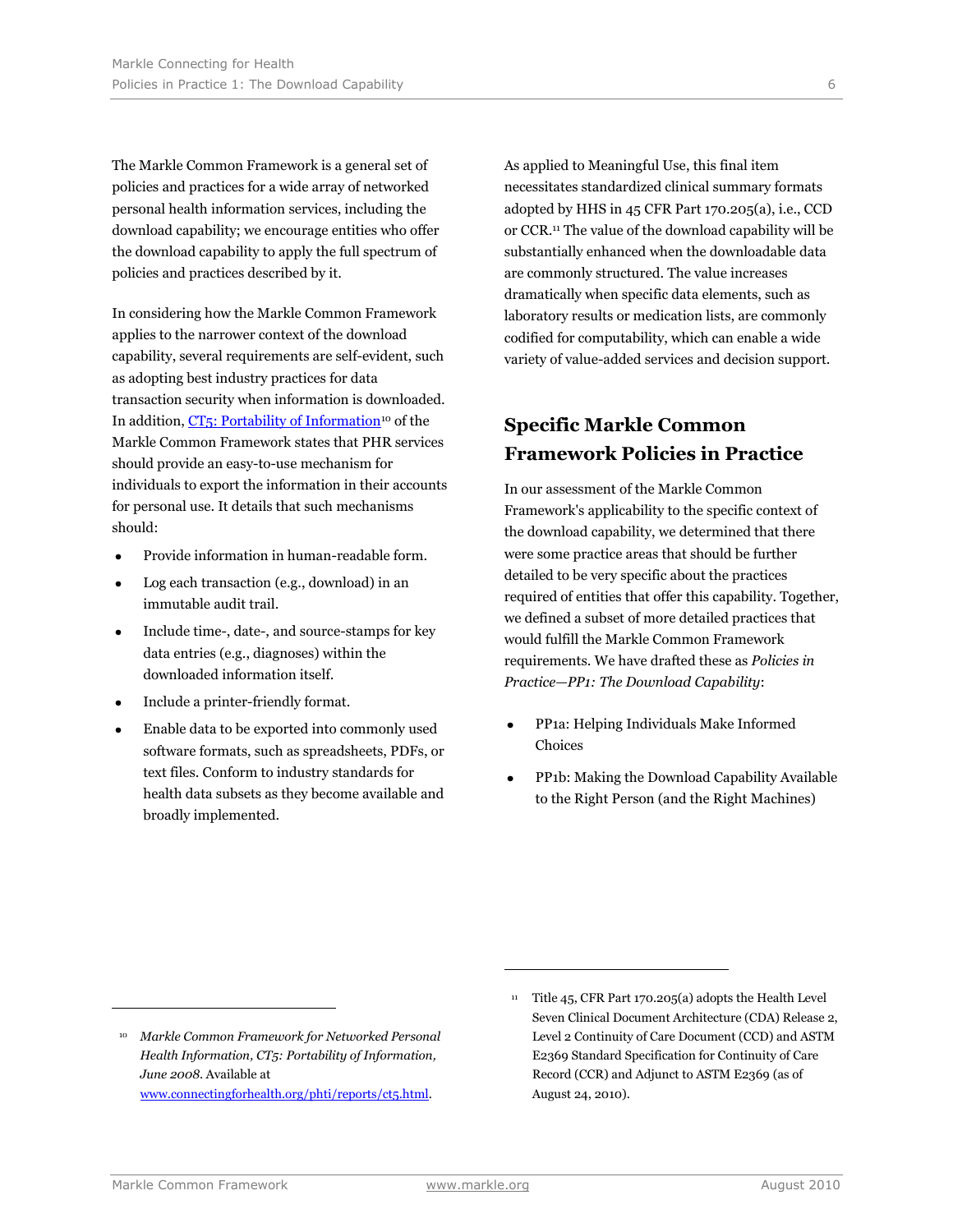## **PP1a: Helping Individuals Make Informed Choices**

**Simplicity is one of the biggest strengths of the download button. No matter how simple this concept, however, individuals need to be made aware of how it works.** 

The implications of downloading sensitive information to a computer or device may not be fully apparent to large numbers of people. For example, an unaware individual may download personal files and leave them unsecured on a shared computer at work or a public library. The interface must enable individuals to make informed choices. The options should be depicted as clearly as possible, with prominent and accurate information about the risks as well as the opportunities.

A goal of the download capability is to reduce the barriers for individuals to access their data. It will be counterproductive if attempts to educate people about the risks of the download capability are unnecessarily alarming or laden with legalese. Sound practices to help individuals make informed choices should prevent either of these bad outcomes:

- Individuals clicking the download button are unaware of the privacy and security implications.
- Individuals are frightened away from clicking the download button due to too many warnings.

The Markle Common Framework for Networked Personal Health Information has detailed recommendations on providing notice (appropriately posting statements of policies, practices, protections, and risks) and obtaining consent (confirming the

individual's permission for collections, uses, and disclosures of information).

[CP2: Policy Notice to Consumers](http://www.connectingforhealth.org/phti/reports/cp2.html)<sup>12</sup> and CP3: [Consumer Consent to Collections, Uses and](http://www.connectingforhealth.org/phti/reports/cp3.html)  [Disclosures of Information](http://www.connectingforhealth.org/phti/reports/cp3.html)<sup>13</sup> offer general guideposts for providing individuals with easy-to-understand and contextually appropriate information for them to make informed choices, even if the term ―confirmation‖ may be better than ―consent‖ in this context of individuals downloading copies of information about themselves to a computer or device that they are using.

We assume that any organization providing online access to personal health information is addressing all of the policies of the Markle Common Framework, including the policy notice requirements outlined in [CP2: Policy Notice to Consumers](http://www.connectingforhealth.org/phti/reports/cp2.html)<sup>14</sup>, which says that notices must be clearly written, summarized, comprehensive, easily accessible, updated, and focused on consumer protections provided (i.e., not focused predominantly on what the service may do, or on limitations of its liability). The policies of the

<sup>12</sup> *Markle Common Framework for Networked Personal Health Information, CP2: Policy Notice to Consumers, June 2008*. Available at [www.connectingforhealth.org/phti/reports/cp2.html.](http://www.connectingforhealth.org/phti/reports/cp2.html)

<sup>13</sup> *Markle Common Framework for Networked Personal Health Information, CP3: Consumer Consent to Collections, Uses and Disclosures of Information, June 2008*. Available at [www.connectingforhealth.org/phti/reports/cp3.html.](http://www.connectingforhealth.org/phti/reports/cp3.html)

<sup>14</sup> *Markle Common Framework for Networked Personal Health Information, CP2: Policy Notice to Consumers, June 2008*. Available at [www.connectingforhealth.org/phti/reports/cp2.html.](http://www.connectingforhealth.org/phti/reports/cp2.html)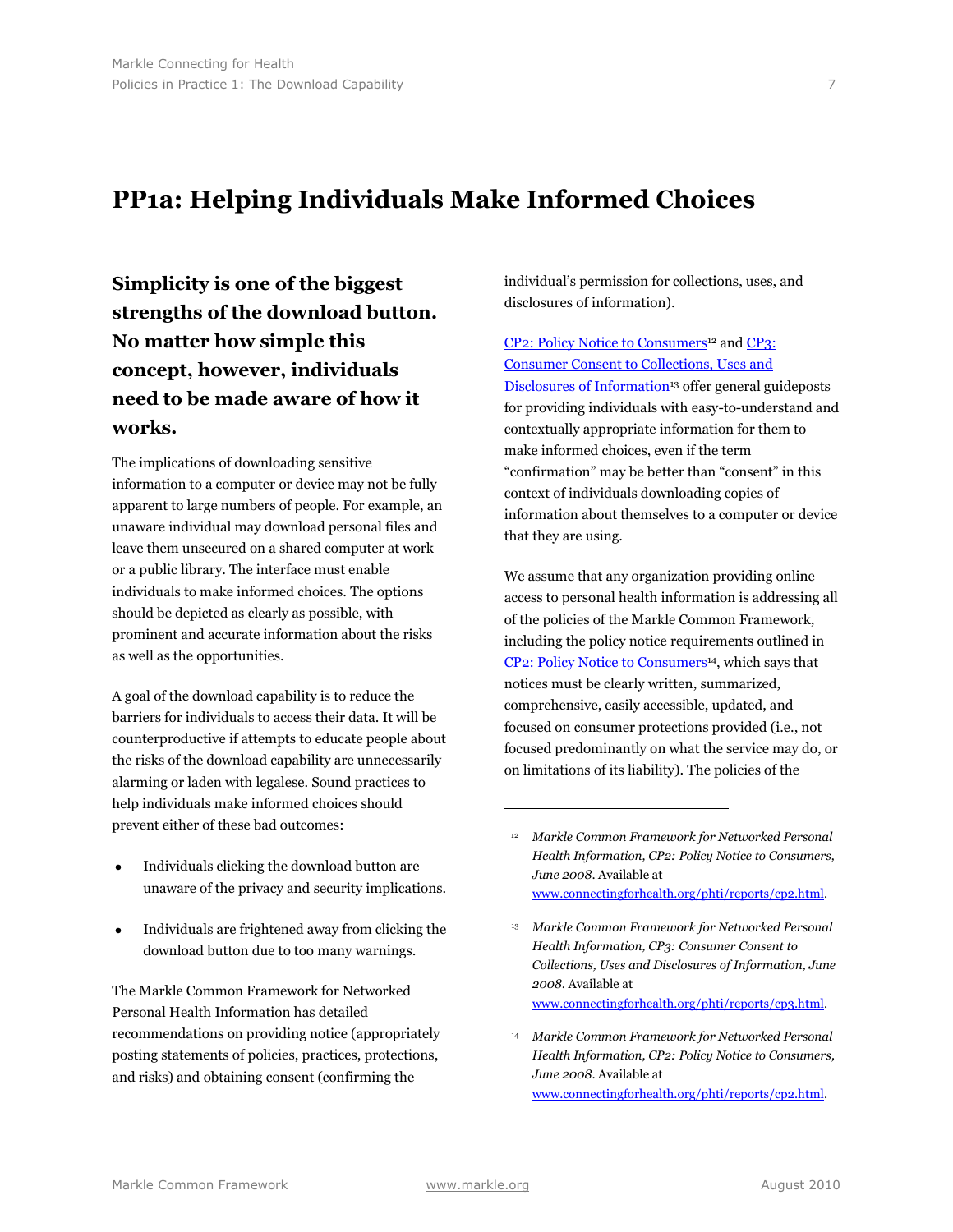Markle Common Framework also require detailed [consent practices](http://www.connectingforhealth.org/phti/reports/cp3.html)<sup>15</sup>, including the need to specifically obtain consent that distinguishes between:

- **general consent** (i.e., when one agrees to use a service after exposure to the marketing materials, privacy policies, terms of services, and similar information)
- **independent consent** (i.e., permissions that should be obtained specifically for collections, uses, or disclosures of information that may be unexpected by a reasonable person, or when personal data are to be exchanged with a third party that may have different policies or practices)

Under the Markle Common Framework, the general standard for independent consent centers on a reasonable person's expectations and is rooted in the principle that choices be proportional (i.e., the more sensitive, personally exposing, or inscrutable the activity, the more specific and discrete the consent required).

Fundamentally, any organization offering the download button should **inform** individuals about the choice to download information and **confirm** that the individual really wants to do it. That means providing a simple explanation at the point of decision, as recommended below.

## **Specific Practices For Organizations that Provide the Download Capability**

When an individual is downloading from a secure online service to a computer or a device, the provider of the download button should do the following:

- Provide a clear, concise explanation of the download function and its most fundamental implications for the individual.
- Provide prominent links that enable individuals  $\bullet$ to view more details about the download process, including what basic security precautions they can take on their own, how the service answers questions (e.g., through direct communication, FAQ page, or other means), and who they should contact if they believe some of the downloaded information is in error).
- Obtain independent confirmation from the  $\bullet$ individual (i.e., such as a "yes" response to a question) that the individual wants to download a copy of personal health information. Such independent confirmation should be obtained after presenting the individual with, at minimum, the following clearly stated information:

#### Health records can contain sensitive information.

If you download sensitive information to a shared or unsecured computer or device, others might see it.

You are responsible for protecting the information that you download, and for deciding with whom to share it.

Are you sure you want to download a copy of your personal health information to the computer or device you are using?

<sup>15</sup> *Markle Common Framework for Networked Personal Health Information, CP3: Consumer Consent to Collections, Uses and Disclosures of Information, June 2008*. Available at [www.connectingforhealth.org/phti/reports/cp3.html.](http://www.connectingforhealth.org/phti/reports/cp3.html)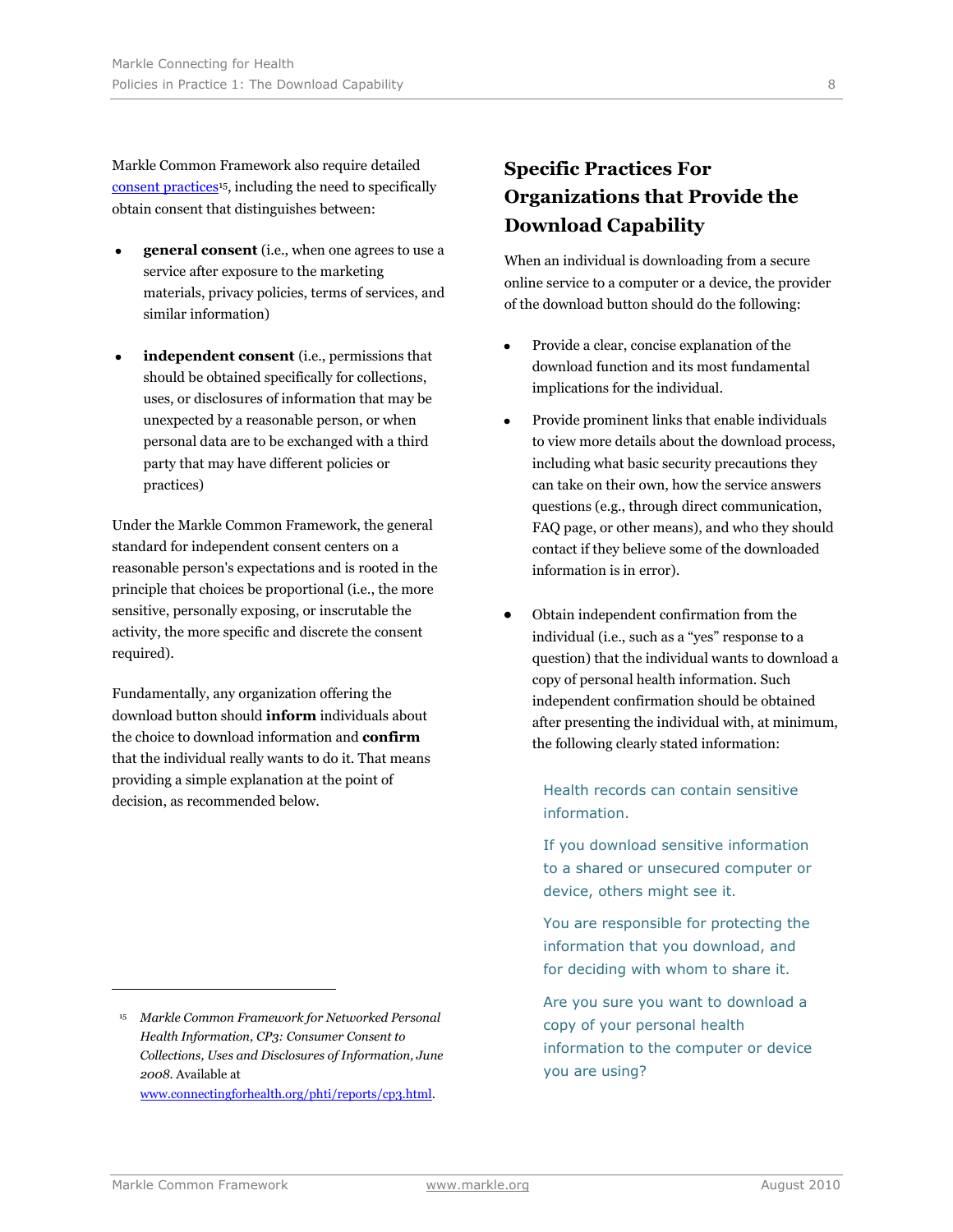Present the individual with a conspicuous means to cancel the download at every step up to the final confirmation step (e.g., when the individual answers "yes" to the above question). It is good practice to include not only a "yes" and a "no" option, but also a "tell me more" option, which enables the individual to get a more detailed explanation.

People may be provided this information in a variety of ways, including bulleted text, animations, video, interactive dialog boxes, etc. It is good practice to user-test the effectiveness of various messages and means of communication to optimize the level of detail needed for individuals to make informed choices.

#### **RATIONALE**

It is a basic fair information practice to help people know what they are agreeing to and doing. Not all individuals understand the security implications of downloading information to a device or desktop. Distinctions between Web-based services and a computer desktop are increasingly blurred as well, as more online services interact with desktop applications and vice versa.

The essential point is that when an individual clicks a download button, it opens up a new data stream carrying new copies of personal information, with new opportunities and new risks. For this reason, the download button should require contextual explanations and an independent step for confirmation, most essentially upon the initial time that the individual opts to click it. It is good practice to remind individuals about what they are downloading, where it will go, and who will be responsible for its security and subsequent sharing.

Notice, consent, education, and confirmation are linked concepts that are most effective when presented to the individual in a logical, user-friendly flow. For example, good e-commerce sites provide a simple and assuring checkout sequence in which

individuals can always see where they are in the process, cancel or modify their requests at any time, and finally, easily review all essential terms of the transaction before pressing a conspicuous button to process their order.

This information is best presented at the point that users are ready to initiate a request or complete a transaction, when individuals are likely to be most attentive.

**NOTE:** The above scenario (i.e., an individual downloading information to a computer or device) is only one possibility by which individuals may obtain electronic copies of their health information. There will be other scenarios in which an individual is asked to authorize regular, automated downloads of personal health information by a service acting as the individual's proxy. The Markle Common Framework for Networked Personal Health Information provides a comprehensive set of recommendations for such environments, including those practices required in [CP2: Policy Notice to Consumers](http://www.connectingforhealth.org/phti/reports/cp2.html)<sup>16</sup> and CP3: [Consumer Consent to Collections, Uses and](http://www.connectingforhealth.org/phti/reports/cp3.html)  [Disclosures of Information](http://www.connectingforhealth.org/phti/reports/cp3.html)<sup>17</sup>.

<sup>16</sup> *Markle Common Framework for Networked Personal Health Information, CP2: Policy Notice to Consumers, June 2008*. Available at [www.connectingforhealth.org/phti/reports/cp2.html.](http://www.connectingforhealth.org/phti/reports/cp2.html)

<sup>17</sup> *Markle Common Framework for Networked Personal Health Information, CP3: Consumer Consent to Collections, Uses and Disclosures of Information, June 2008*. Available at [www.connectingforhealth.org/phti/reports/cp3.html.](http://www.connectingforhealth.org/phti/reports/cp3.html)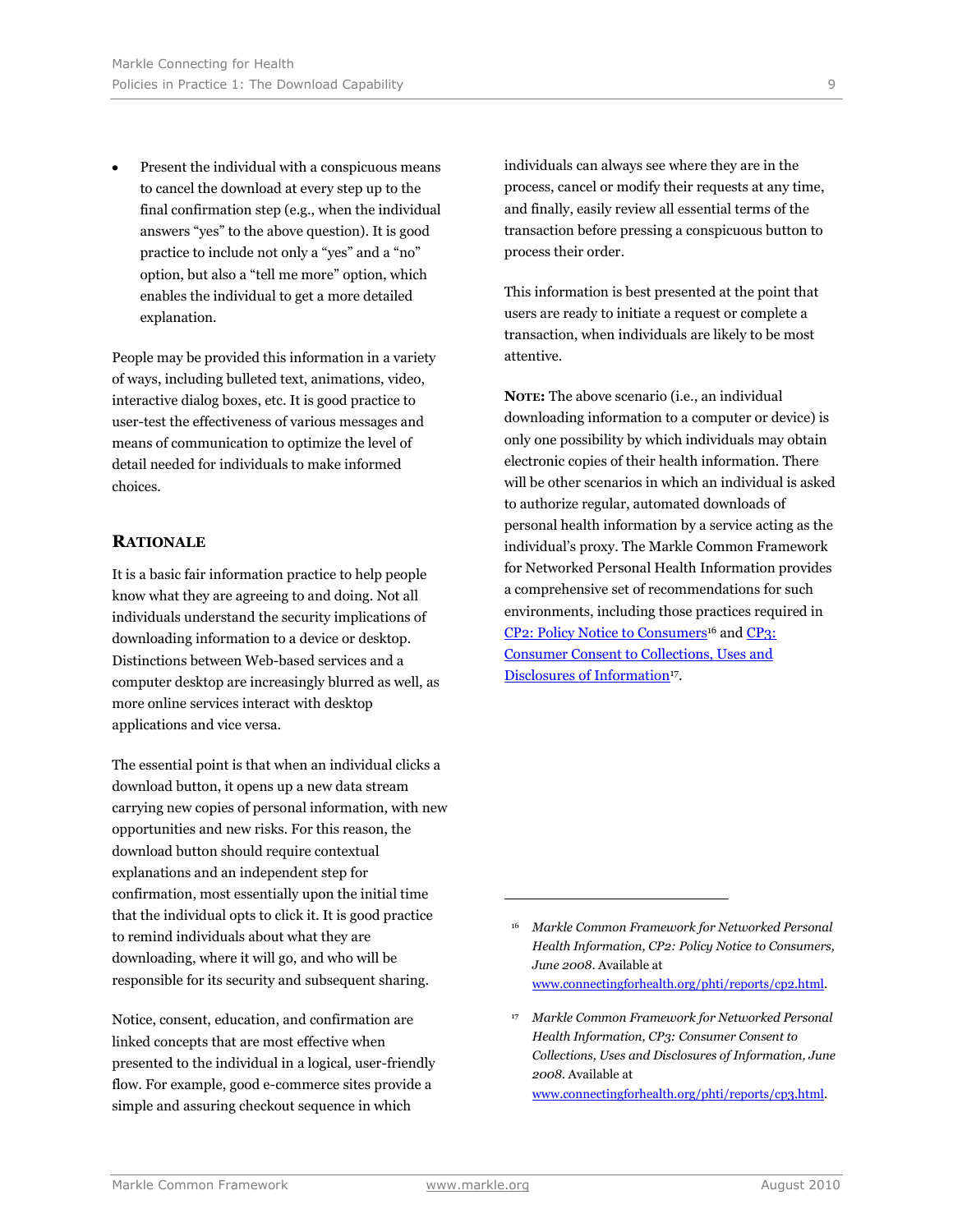# **PP1b: Making the Download Capability Available to the Right Person (and the Right Machines)**

Any online download capability for personal health information must be provided via secure access. That means the identity of each individual given credentials to access their own data must be proofed to an acceptable level of accuracy, and the individual must present those credentials or some acceptable token of those credentials upon login in order to get access to the data for download.

However, such download capabilities present challenges beyond making sure that the authorized individual is getting access. If the download capability becomes a common feature on patient portals and other personal health information services, as we believe it should, it would make structured health data more accessible to the right individuals and authorized third parties, and more easily harvestable by automated processes, whether acting as legitimate proxies or as impostors. Therefore, it is important to distinguish accurately between requests made by humans and those by machines.

Specifically, an individual may want to authorize a service to aggregate personal health information on the individual's behalf. Clearly, the most efficient way to perform such aggregation is through automated downloads of the individual's personal health information. The challenge is, therefore, not to distinguish between a human and a machine, but to be able to detect an individual-authorized machine versus a non-authorized machine.

To preserve the security of authentication tokens, the solution must enable individuals to authorize automated downloads by proxy services without giving those proxies the secure user names and passwords they maintain at each health data collection point (e.g., at each medical provider they visit).

Balanced against each of these challenges is an imperative for solutions to raise as few additional technical barriers as possible, because an individual's health information may be scattered across several organizations, including some with limited technical capabilities. For example, there are multiple approaches to conducting machine-to-machine authentication, but not all of them are feasible across all provider settings.

## **Recommendation: NIST should provide guidance on identity proofing and authentication of individuals.**

The Federal Government, through the expertise of the National Institute for Standards and Technology (NIST) and other appropriate agencies, should recommend a framework for acceptable methods and accuracy thresholds for the initial identity proofing and authentication for individuals accessing copies of their personal health information online.

#### **RATIONALE**

Congress and the current administration have made increasing accessibility of electronic health records to providers and citizens a national goal. One hurdle to this goal is the lack of well-understood and generally agreed-to methods to manage the identity of individuals online, a challenge that is not unique to health care.

Given that patient engagement is a federal health IT priority, and that federal laws and regulations support the expectation that individuals should have electronic access to their personal health information,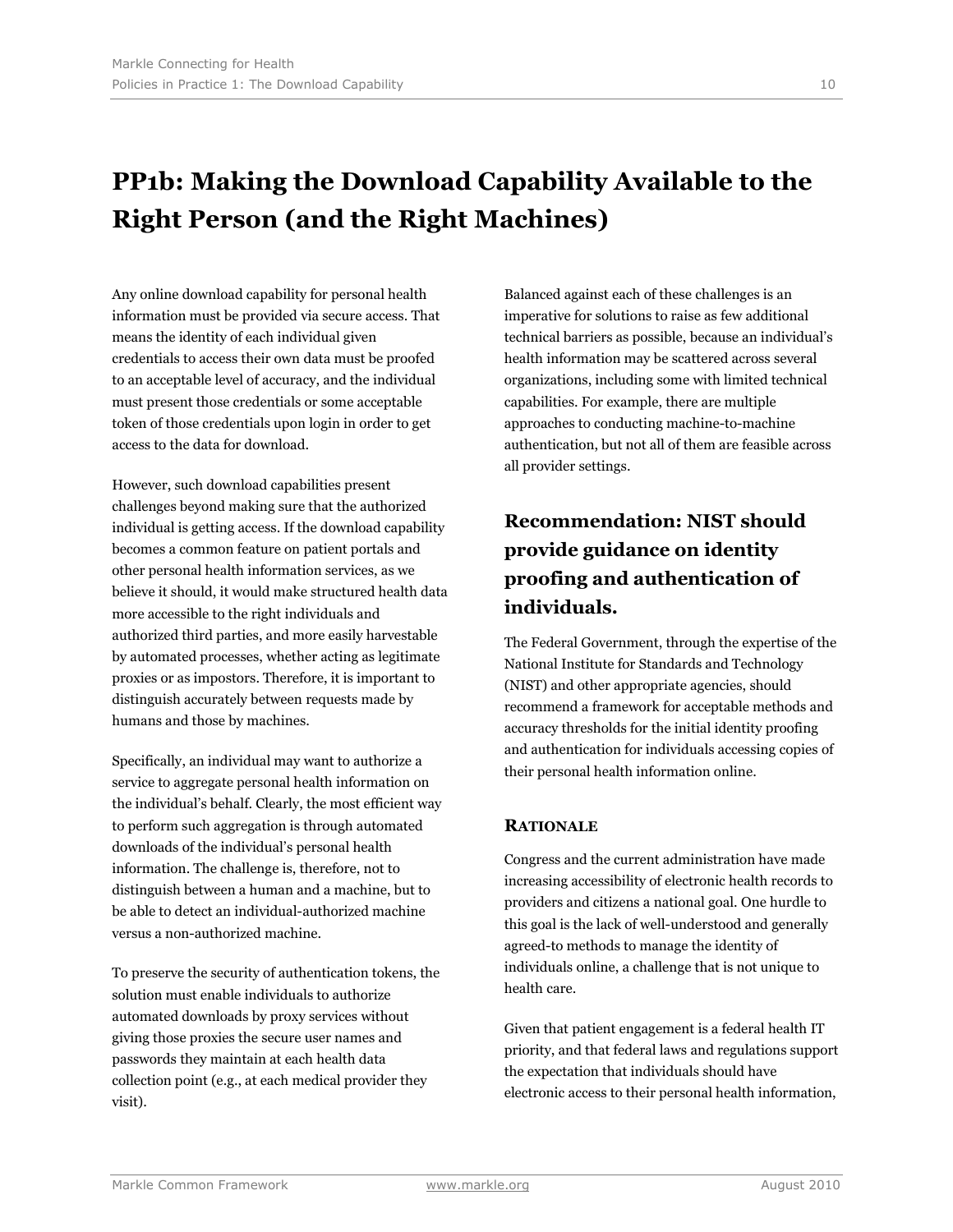there is a need for federal guidance on acceptable thresholds for identity proofing and authentication of individuals. This is particularly important within the context of requirements for health care providers giving their patients electronic copies of personal health information to meet the patient-engagement components of Meaningful Use in order to qualify for health IT subsidies under the Recovery Act.

To be clear, this is not a request for a common identifier, or identification methodology, but rather for a required level of accuracy to be used in determining that the correct individual gets authorized access to their records. There is no onesize-fits-all answer to this issue. We believe that the E-Authentication Federation (EAF) and Electronic Authentication Partnership (EAP), as well as the Department of Homeland Security's recently drafted National Strategy for Trusted Identities in Cyberspace,<sup>18</sup> provide a good framework for discussion on finding an acceptable degree of authentication certainty and policy enforcement for the use case of individuals accessing their health information online. Based on practicality and current experience, we presume that EAP Level 2 or 3<sup>19</sup> is generally the right range of requirements for a spectrum of contexts. Further guidance from the government through NIST could be highly beneficial to the overall environment.

There are many ongoing collaborative groups working on this problem. It is important for the government to

<sup>18</sup> *National Strategy for Trusted Identities in Cyberspace: Creating Options for Trusted Online Security and Privacy,* Department of Homeland Security, June 10, 2010. Available at [www.dhs.gov/xlibrary/assets/ns\\_tic.pdf.](http://www.dhs.gov/xlibrary/assets/ns_tic.pdf)

recommend the best options for critical use cases such as the patient engagement requirements of Meaningful Use.

## **Specific Practices for Organizations that Offer the Download Capability**

We assume that any organization providing online access to personal health information is addressing all of the policies of the Markle Common Framework for Networked Personal Health Information, including the identity management practices outlined in CT2: [Authentication of Consumers,](http://www.connectingforhealth.org/phti/reports/ct2.html) <sup>20</sup> which contains guidance on identity proofing (including face-to-face and remote procedures), issuance of tokens or identifiers, ongoing activity monitoring to detect fraud, and reliance on third parties or federations for each of these activities.

We recommend the following specific practices for the download button:

**Deploy separate pathways for download requests from the individual, and download requests via automated processes acting on the individual's behalf.** Services offering download capabilities should create one URL for the individual to request downloads, and a separate URL to be accessed by machines. This separation of access points for the data is designed to discourage third-party services from asking for or operating with the individual's passwords or other digital tokens to collect the individual's information (even when the individual has authorized such third-party services to receive automated

 $\overline{a}$ 

j

<sup>19</sup> For an explanation of EAP levels 2 and 3, see Appendix E: EAF/EAP Levels, Markle Common Framework document *CT2: Authentication of Consumers,* available a[t www.connectingforhealth.org/phti/reports/ct2-](http://www.connectingforhealth.org/phti/reports/ct2-7.html) [7.html.](http://www.connectingforhealth.org/phti/reports/ct2-7.html)

<sup>20</sup> *Markle Common Framework for Networked Personal Health Information, CT2: Authentication of Consumers, June 2008*. Available at [www.connectingforhealth.org/phti/reports/ct2.html.](http://www.connectingforhealth.org/phti/reports/ct2.html)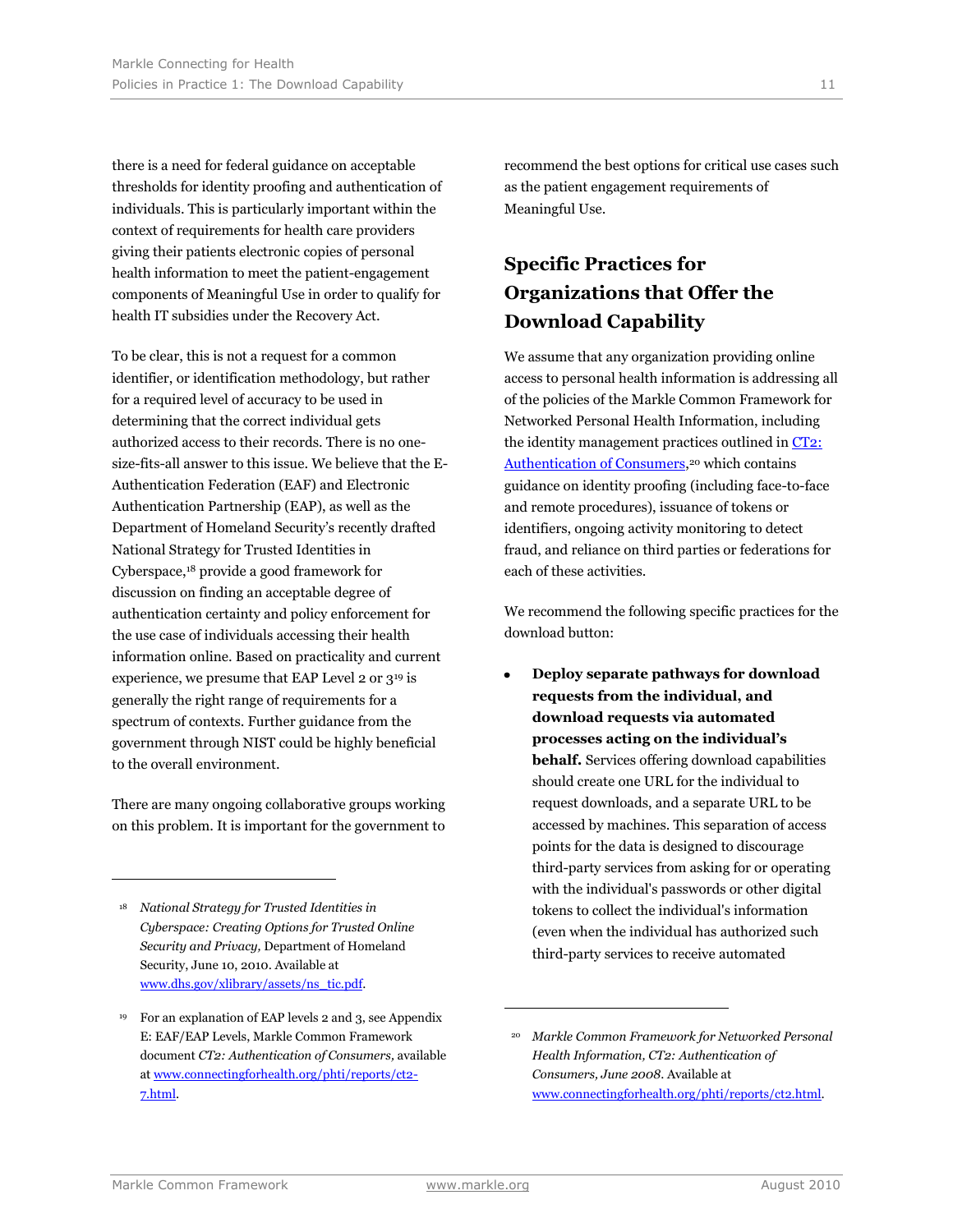downloads). Further, the separation of access points as a matter of policy should encourage the adoption of standards that let the patient link data sources and PHR services securely without making such password or token disclosures. To set this up, the individual logs in separately at each entity, using different user names and passwords at each, and then authorizes data exchange between the two entities for a given time period or under other constraints. We recommend that organizations providing the download button implement such a standard to handle automated requests from individualauthorized services.

- **On human-accessible download pages, deploy an effective means to determine whether a human is requesting the download.** Although there is no perfect device to determine whether a human is accessing the contents of a URL, CAPTCHAs (challengeresponse tests designed to be solvable by a human but not by a computer) are commonly deployed and considered effective. Whether or not a machine-accessible URL is available, we recommend that human-accessible URLs offering downloads use a CAPTCHA or another effective means of ascertaining that a human is indeed requesting the download.
- **Keep a record of download events in immutable audit logs.** As recommended in [CT3: Immutable Audit Trails](http://www.connectingforhealth.org/phti/reports/ct3.html)<sup>21</sup> of the Markle Common Framework, all imports and exports of information should be tracked in a running log that the individual is able to view at any time. The provider of the download button should capture as much information as practical from all

requesters of downloads (human or machine), such as the IP address. This information can be important for monitoring activity and investigating suspected fraud.

- $\bullet$ **Consider enabling individuals to set up automated notifications for each time their information is downloaded.** It is a common protection in online banking for individuals to be able to set up an automated email notification for major transactions or changes to their account. It is designed to help individuals monitor whether there is any unexpected activity related to their accounts. It is considered a good practice to provide such notification options for individuals in conjunction with the download capability for obtaining personal health information, particularly an automated email to provide notice after the initial download event.
- **Include source and time stamps for data**   $\bullet$ entries in the information downloads. **CT3:** [Immutable Audit Trails](http://www.connectingforhealth.org/phti/reports/ct3.html)<sup>22</sup> and CT<sub>5</sub>: Portability of [Information](http://www.connectingforhealth.org/phti/reports/ct5.html)<sup>23</sup> of the Markle Common Framework call for key data elements (e.g., diagnoses, procedures, and prescriptions) to be displayed with information about the time, date, and source, and for imports and exports of information to carry these time, date, and source stamps. As applied to the download, these stamps should be included in the information download itself, as well as information on contacting the source. For example, if a patient downloads an

j

<sup>21</sup> *Markle Common Framework for Networked Personal Health Information, CT3: Immutable Audit Trails, June 2008*. Available at [www.connectingforhealth.org/phti/reports/ct3.html.](http://www.connectingforhealth.org/phti/reports/ct3.html)

<sup>22</sup> *Markle Common Framework for Networked Personal Health Information, CT3: Immutable Audit Trails, June 2008*. Available at [www.connectingforhealth.org/phti/reports/ct3.html.](http://www.connectingforhealth.org/phti/reports/ct3.html)

<sup>23</sup> *Markle Common Framework for Networked Personal Health Information, CT5: Portability of Information, June 2008*. Available at [www.connectingforhealth.org/phti/reports/ct5.html.](http://www.connectingforhealth.org/phti/reports/ct5.html)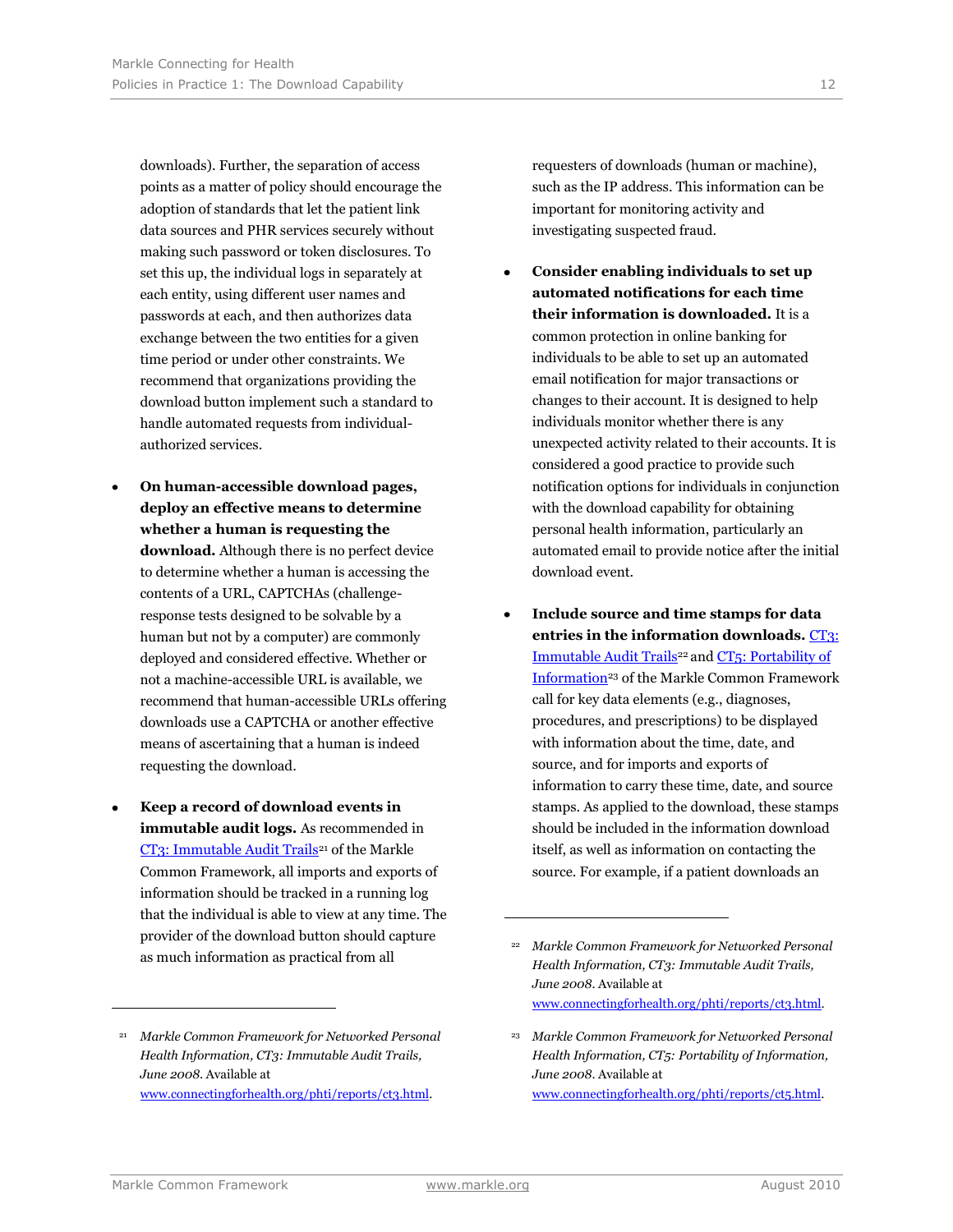electronic copy of personal health information and shares that copy with her physician, it will be helpful for the physician to be able to view the recorded sources and dates associated with the information. Similarly, if an individual downloads information that she believes is in error, it should be easy for her to see the source and an explanation of how she may contact the source to request a correction or clarification. Digital signatures to validate information sources will likely be a necessary component of the download capability in the future, but this should not hold up progress today.

#### **RATIONALE**

The practices described here are intended to anticipate the environment if a personal health information download capability becomes ubiquitous, or even if it is offered by a few organizations that maintain tens of millions of records. Assuming that health data is made available for secure-access download, and that it is structured in ways that make it more amenable to automated harvesters, it will be important to do the following:

Accurately establish the identity of individuals and issue appropriate tokens, with guidance from appropriate federal agencies for the context of online access by individuals to copies of their personal health information.

- Create a separate pathway for the automated harvesting of personal health information downloads. The best way to do this is through the implementation of a standard to separate download requests by humans from download requests from a known partner that is authorized by the individual. Note that the point of the CAPTCHA is not security but differentiation. The CAPTCHA is not to prevent unauthorized parties from accessing the data (the goal of security), but to encourage individual-authorized parties to avoid undesirable practices such as recording or reusing the passwords or tokens that the individual uses at various sites offering the download capability.
- $\bullet$ Track and immutably log source information from requesting parties (such as IP addresses) as a means of monitoring and/or investigating potential fraud.
- Provide key time, date, and source information to  $\bullet$ aid the usefulness of the downloaded information for all authorized downstream users.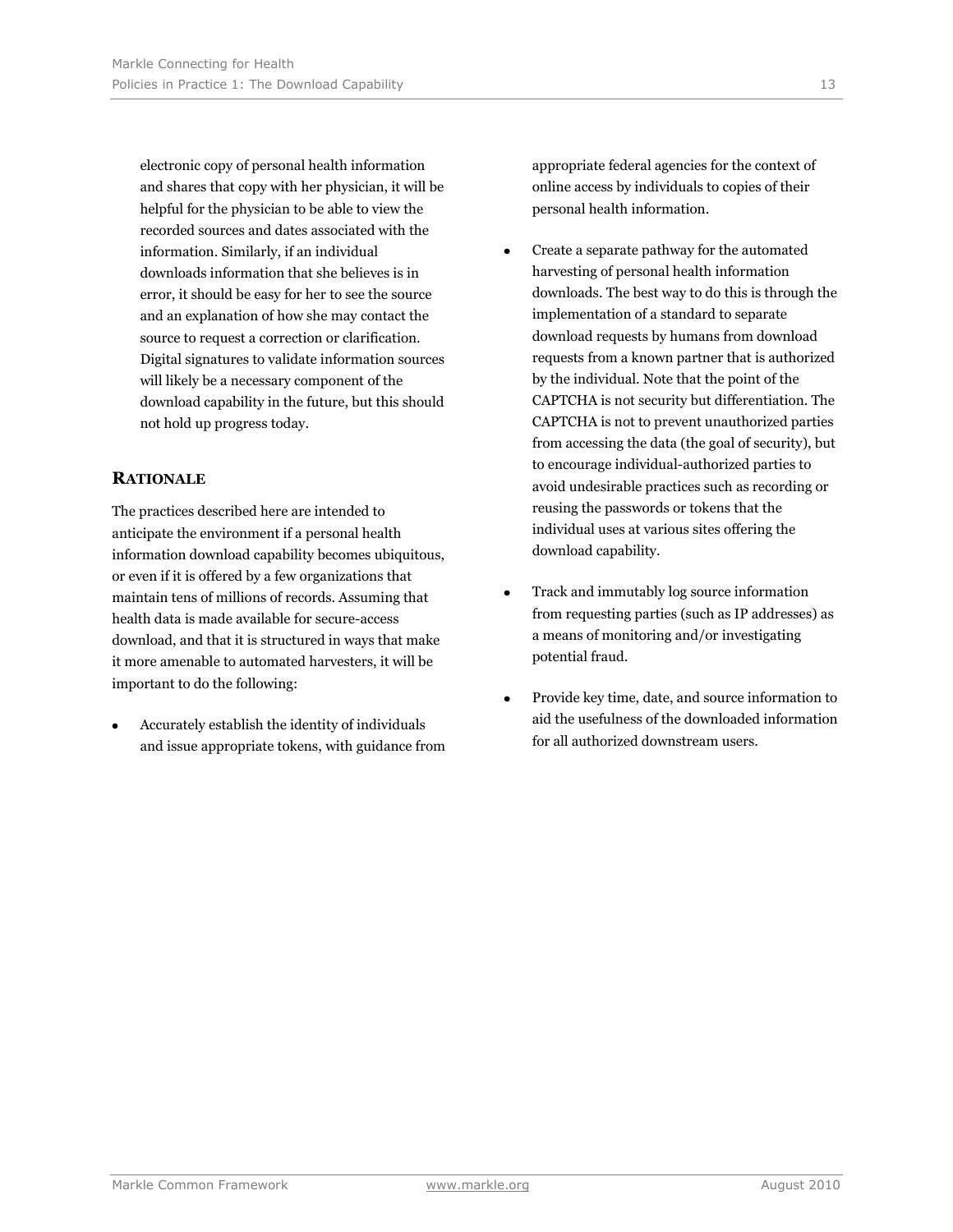# **Acknowledgements**

Mark Gorman

Survivorship

National Coalition for Cancer

This set of policies and practices is a collaborative work of the **Markle Work Group on Consumer Engagement**, a public-private collaboration operated and financed by the Markle Foundation. Markle thanks the members of the Work Group for reviewing several drafts of these documents and improving them invaluably each time. We thank our federal partners at the US Department of Health and Human Services and the US Department of Veterans Affairs for their outstanding leadership and important contributions. We also thank Josh Lemieux, Markle Foundation, for drafting and editing the documents, and Clay Shirky, Adjunct Professor, New York University Graduate Interactive Telecommunications Program and the Technical Lead for Markle Connecting for Health, for his continued leadership and his skillful moderation of our Work Group discussions.

| <b>Rick Altinger</b>           | Adrian Gropper, MD               | David Nace                                                    |
|--------------------------------|----------------------------------|---------------------------------------------------------------|
| Intuit Health                  | MedCommons                       | <b>McKesson Technology Solutions</b>                          |
| <b>Christine Bechtel</b>       | James Heywood                    | Sean Nolan                                                    |
| National Partnership for Women | PatientsLikeMe                   | Microsoft Corporation                                         |
| & Families                     |                                  |                                                               |
|                                | <b>Scott Heimes</b>              | <b>Marcus Osborne</b>                                         |
| Adam Bosworth                  | WebMD Health                     | Wal-Mart Stores, Inc.                                         |
| Keas, Inc.                     |                                  | Raymond Scott                                                 |
|                                | Joseph Kvedar, MD                | Axolotl                                                       |
| Mary Cain                      | Center for Connected Health,     |                                                               |
| LifeMasters-StayWell Health    | Partners HealthCare System,      | Clay Shirky                                                   |
| Management                     | Inc.                             | New York University Graduate                                  |
|                                |                                  | <b>Interactive Telecommunications</b>                         |
| Brian L. DeVore                | David Lansky, PhD                | Program                                                       |
| <b>Intel Corporation</b>       | Pacific Business Group on        |                                                               |
|                                | Health                           | <b>Kenneth Tarkoff</b>                                        |
| <b>Marc Donner</b><br>Google   |                                  | RelayHealth                                                   |
|                                | Peter L. Levin, PhD*             |                                                               |
|                                | <b>US Department of Veterans</b> | Robert Tennant, MA                                            |
| Joyce Dubow<br><b>AARP</b>     | Affairs                          | <b>Medical Group Management</b>                               |
|                                | Deven McGraw, JD, MPH            | Association                                                   |
| <b>Colin Evans</b>             | Center for Democracy and         |                                                               |
| Dossia Consortium              | Technology                       | Steven Waldren, MD                                            |
|                                |                                  | American Academy of Family                                    |
| Steven Findlay, MPH            | John Moore                       | Physician                                                     |
| <b>Consumers Union</b>         | <b>Chilmark Research</b>         | Matthew Wynia, MD, MPH<br><b>American Medical Association</b> |

#### **MARKLE WORK GROUP ON CONSUMER ENGAGEMENT**

\* *Federal, state and city employees collaborate but make no endorsement*.

Tom Morrison NaviNet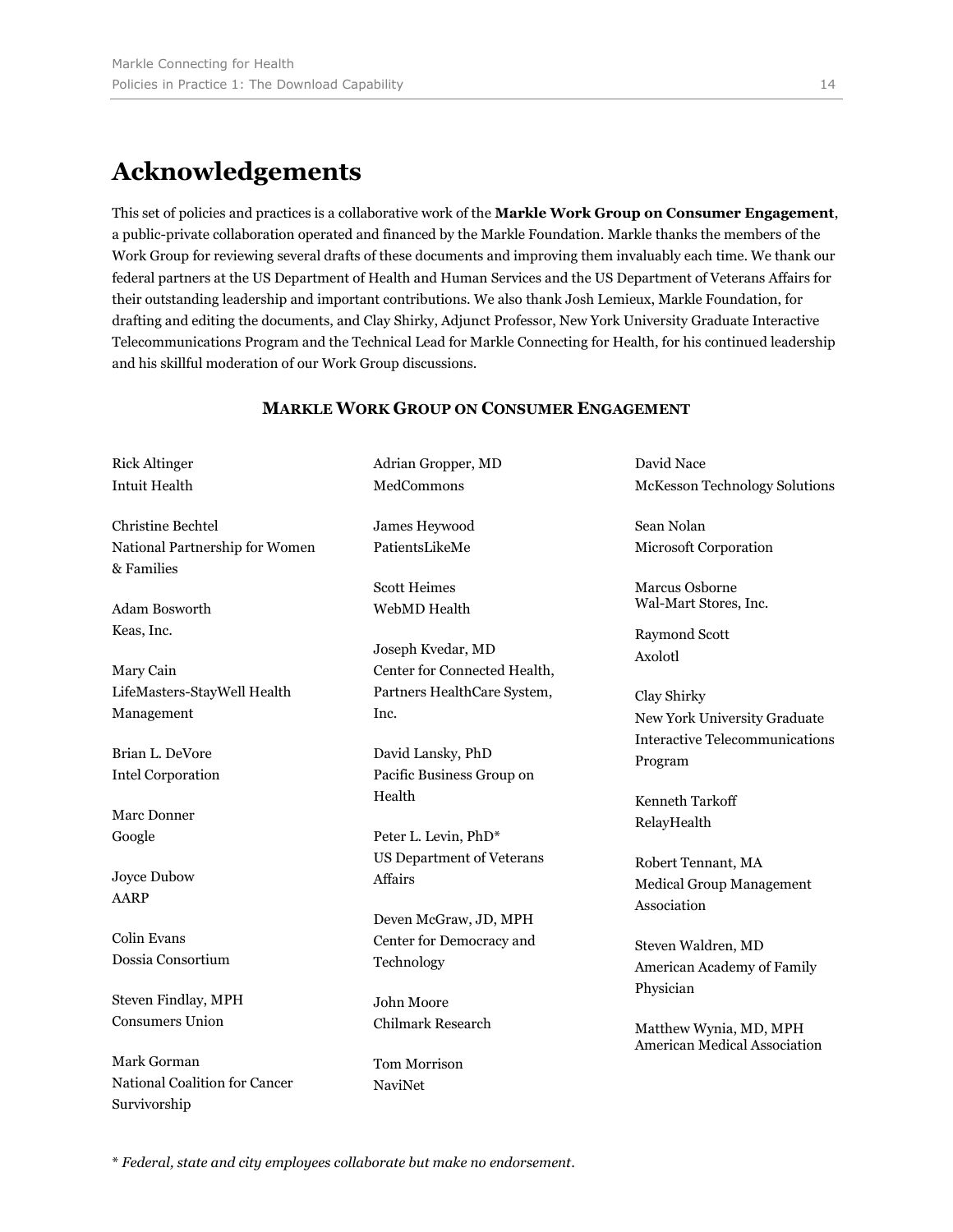#### **MARKLE CONNECTING FOR HEALTH COLLABORATORS WHO SUPPORT THIS DOCUMENT**

Hunt Blair\* Office of Vermont Health Access

William Braithwaite, MD, PhD Anakam Inc.

Neil S. Calman, MD The Institute for Family Health

Janet Corrigan, PhD, MBA National Quality Forum

Rex Cowdry, MD\* Maryland Health Care Commission

Mike Cummins VHA, Inc.

Alan F. Dowling, PhD American Health Information Management Association

Mark Frisse, MD, MBA, MSc Vanderbilt Center for Better Health

Daniel Garrett PricewaterhouseCoopers LLP

Douglas A. Gentile, MD, MBA Allscripts Healthcare Solutions

Joseph M. Heyman, MD Whittier Independent Practice Association, Wellport; Lower Merrimac Valley Physician Hospital Organization Gerry Hinkley, JD Pillsbury Winthrop Shaw Pittman LLP

Kevin Hutchinson Prematics, Inc.

Brian F. Keaton, MD American College of Emergency Physicians

Allan M. Korn, MD, FACP Blue Cross Blue Shield Association

Arthur Levin Center for Medical Consumers

Jack Lewin, MD American College of Cardiology

Philip Marshall, MD, MPH Press Ganey

Howard Messing Meditech

Margaret E. O'Kane National Committee for Quality Assurance

Amanda Heron Parsons, MD, MBA\* Primary Care Information Project

Carol Raphael, MPH Visiting Nurse Service of New York

Stephanie Reel Johns Hopkins Medicine

Peter A. Schad, PhD RTI International

Scott Schumacher, PhD Initiate, an IBM Company

Terri Shaw The Children's Partnership

Ramesh Srinivasan MedicAlert Foundation

Thomas E. Sullivan, MD DrFirst

Robert Wah, MD Computer Sciences Corporation

Jeb Weisman, PhD Children's Health Fund

#### **Markle Foundation**

Zoë Baird President

Carol C. Diamond, MD, MPH Chair, Markle Connecting for Health

\* *Federal, state and city employees collaborate but make no endorsement*.